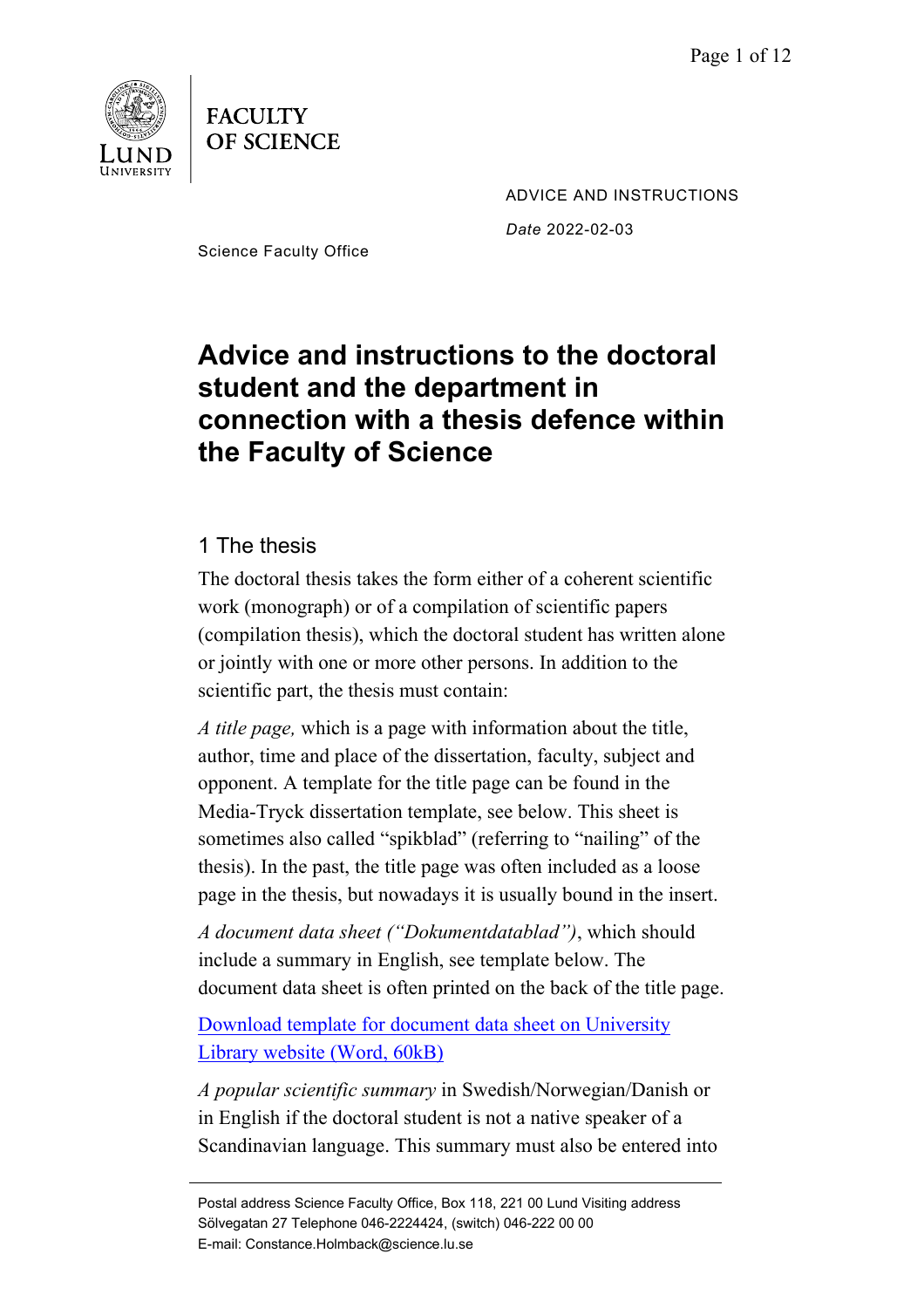the LUCRIS database (see section 6). It is entered after the English summary.

*A list of works included*. The constituent parts of the compilation thesis must be listed. The title of each paper included shall be given, all authors, listed in the order in which they appear in the printed works, the name of the journal, volume, first and last page and year. In the case of unpublished work, the journals to which it has been submitted and whether it has been accepted for publication should be indicated.

*Information on the respondent's contribution to the work* A thesis may contain contributions from several authors, but it must be possible to clearly distinguish the various individual contributions by providing the thesis with a "list of contributions". In a monograph, such a list is inserted where the contribution of the doctoral student to each substantially new part of the thesis (chapter) is made; in a compilation thesis, such a list is inserted where the contribution of the doctoral student to each publication is declared.

The university's printing office, Media-Tryck, has a Word template for theses that can be downloaded from their website. The template includes both title sheet and the document data sheet.

[Thesis template on Media-Tryck website](https://www.mediatryck.lu.se/en/phd-students)

### **The help of the University Library**

The University Library (UB) has some information about the dissertation procedure on its website.

[Read about dissertations on University Library website](https://www.lub.lu.se/en/services-and-support/publishing-and-registering/registeringpublishing-lucris-researchers/doctoral-theses)

#### **Advice on layout and style**

The company WordforWord has compiled a list of tips and advice for those who are writing a dissertation in English and have Swedish as their native language.

[Advice on layout and style](http://www.wordforword.se/tips.htm) on WordforWord website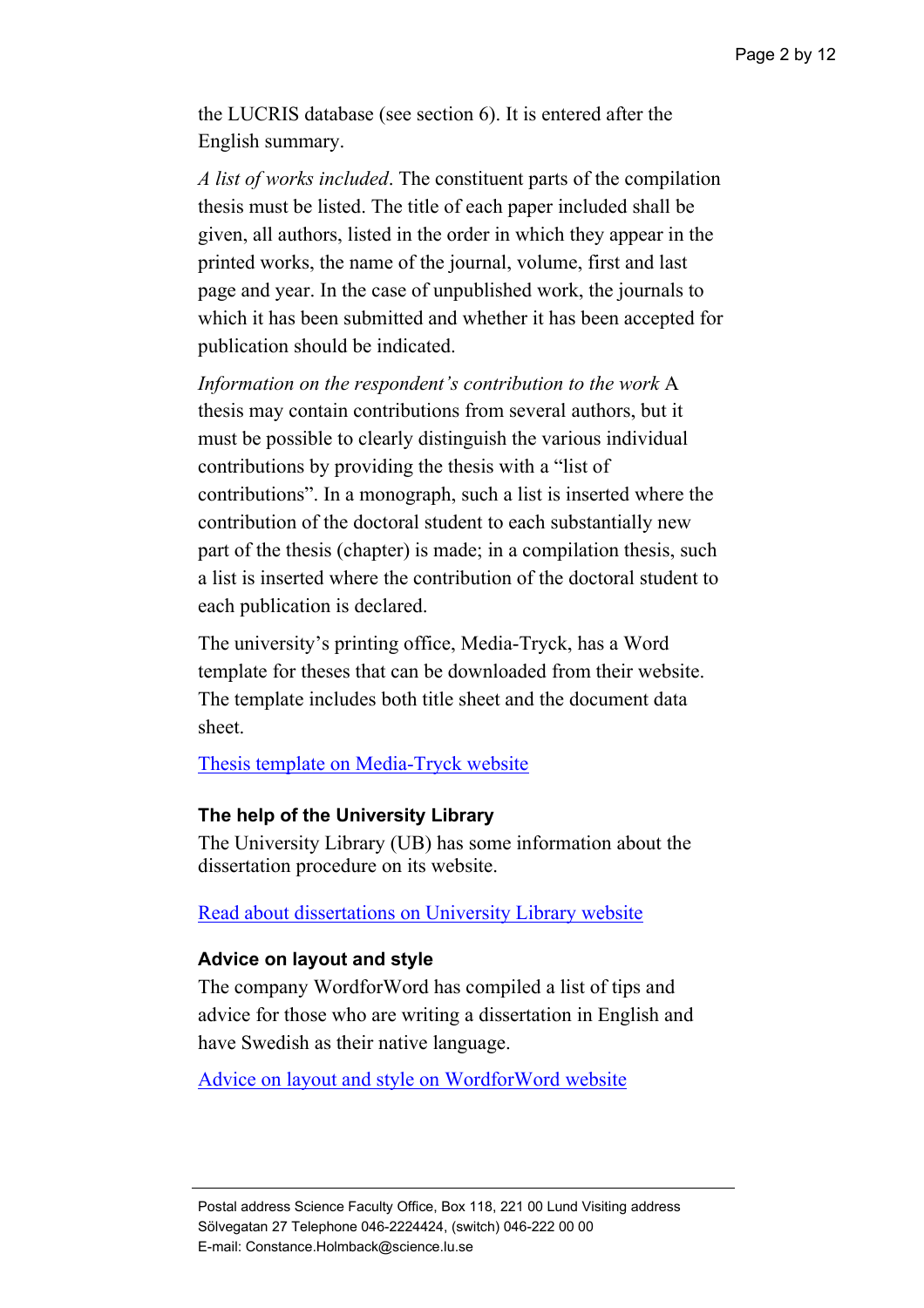## 2 Time of the dissertation

The doctoral student must book the date of the public defence well in advance (at least 4 months). The booking is usually made by the doctoral student himself/herself in a web-based booking system. Questions about the booking or the system can be addressed to the Science Faculty Office, see below. The doctoral student must also book a venue well in advance. An administrator at the department can usually help with this.

## [Booking system for public defence at the Faculty of Engineering](https://fukurser.lth.se/disputation/)  [\(LTH\) website.](https://fukurser.lth.se/disputation/)

The defence must take place during term time. In the autumn, this usually means from 1 September. During the spring semester, defences may take place until the last Friday before Midsummer. No defence may take place between 22 December and 6 January. The defence must be announced ("nailed") at least three weeks before the date of the defence. Several dissertations may not take place at the same time in related subject areas (this is automatically monitored by the booking system). A defence should not take place at the same time as a defence in a related subject area at LTH.

If there are special reasons, exceptions can be made to the rules on term time and simultaneous defences. Requests for such exceptions should be made in writing to the Vice Dean for Doctoral Studies and sent to the contact person below.

When planning the defence, the rules for announcing the defence should also be taken into account: announcements cannot be made in the period between the last Friday before Midsummer and 15 August, nor in the period 22 December to 6 January. These periods cannot be included in the announcement period (the three weeks). This means, for example, that the first public defence in the autumn semester can take place around 5 September, unless the announcement (nailing) is done before the summer break. (For information on nailing, see section 7.)

Contact person at the office N is Constance Holmbäck phone 24424, e-mail: [constance.holmback@science.lu.se](mailto:constance.holmback@science.lu.se)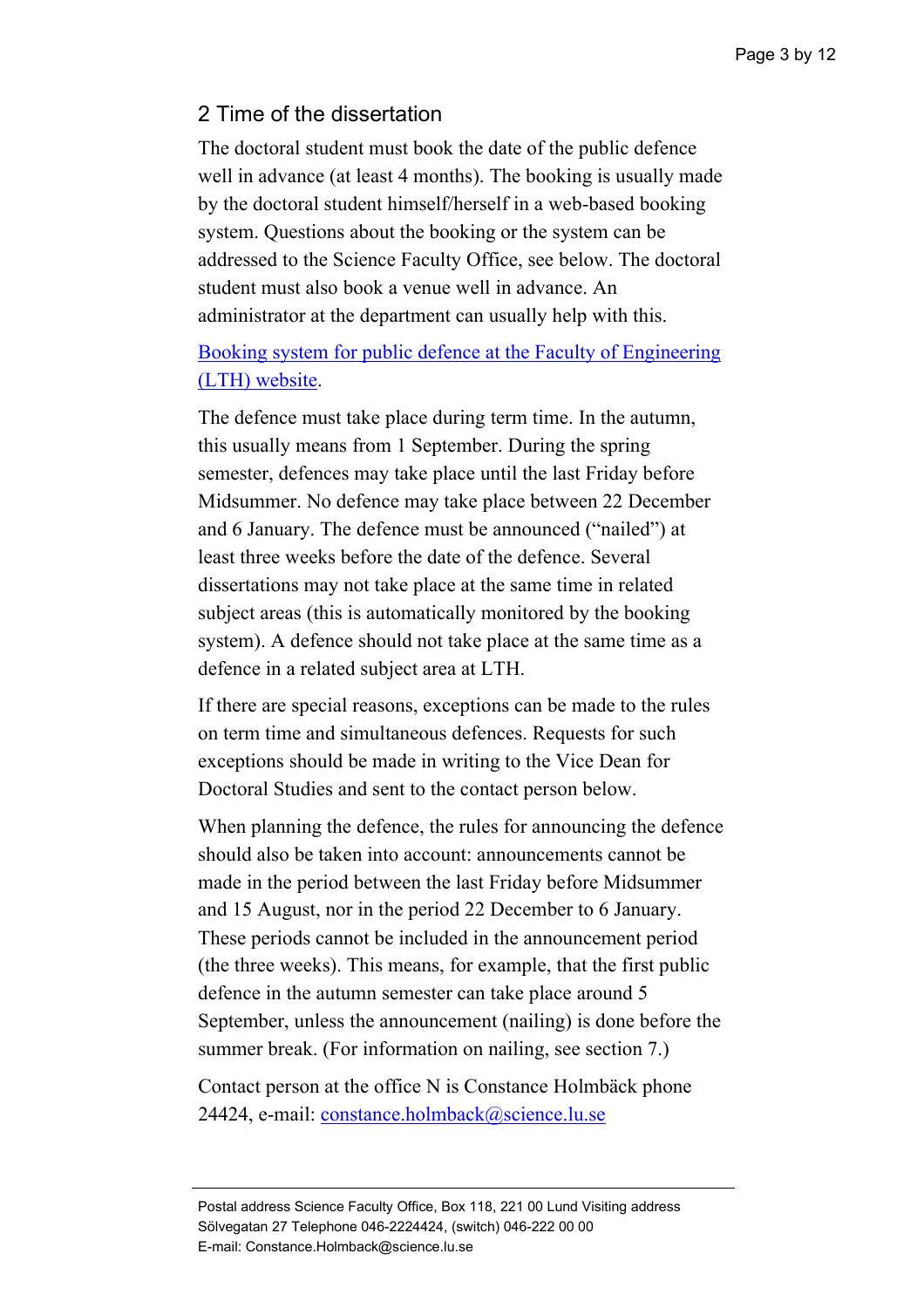## 3 Application to arrange a public defence

Application to arrange the defence is made at least two months in advance by the doctoral student's departmental representative or by the head of department via the web-based [defence booking](https://fukurser.lth.se/disputation)  [system.](https://fukurser.lth.se/disputation) The completed application must be printed out, signed (by the department representative or head of department) and sent to the Science Faculty Office. (Full rules are given by the Faculty's rules of procedure for doctoral defences, STYR 2020/1448.)

The application shall be accompanied by:

- Filled in "forms of information to opponent and grading committee" from opponents and members of the grading committee, including substitute member(s).
- short CVs for all members of the grading committee and the opponent
- specific justification of proposals for names where there are particular reasons to derogate from certain requirements.
- For a compilation thesis, a list of the thesis's constituent works must also be attached, as well as a summary, certified by the principal supervisor, of the respondent's contribution to each part of the thesis in terms of planning, data collection, data analysis, manuscript writing and own initiatives.
- For unpublished works, indicate whether they exist only as manuscripts, whether they have been sent to a publisher or whether they have been accepted for publication. Indicate whether the work has been used or is intended to be used in a thesis other than the one under consideration.

The Vice Dean then decides whether the public defence can take place. The decision is sent to all persons concerned by the Science Faculty Office.

## 4 Printing of the thesis

The University has decided that theses should always be printed internally when some part of the University bears the cost. This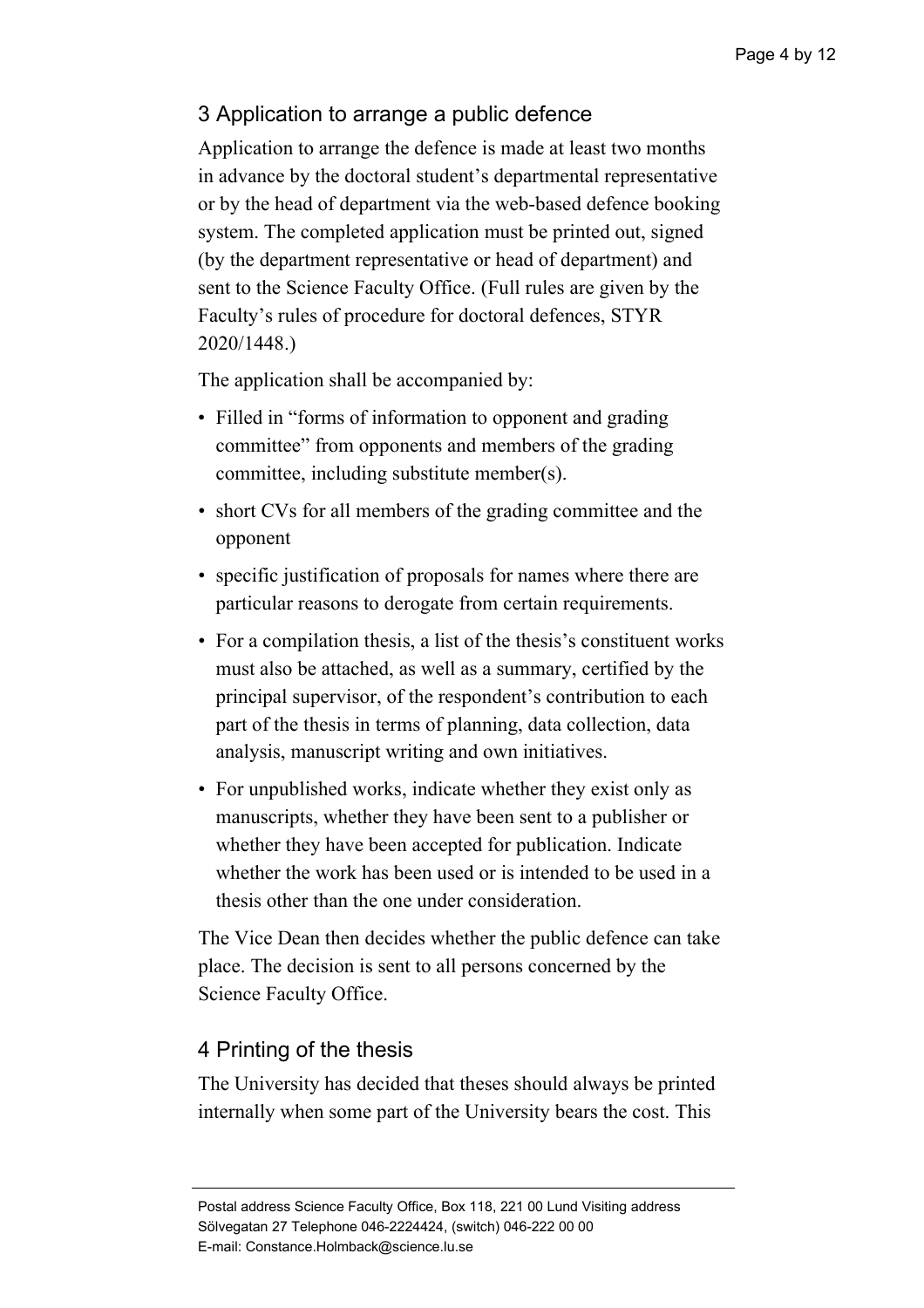means that either Media-Tryck or E-House printing office (in Swedish only) should be contacted in such cases.

[Media-Tryck](https://www.mediatryck.lu.se/en/phd-students) website

## [The E-House printing office](http://www.ehuset.lth.se/tryckeriet/) website

If for any reason it should become necessary to contact external printers, a price request should be sent to all printers with whom the University has an agreement. More information can be read on the staff pages.

[Read about purchasing and procurement on the University staff](https://www.staff.lu.se/support-and-tools/purchases-invoices-finances/purchasing-and-procurement)  [website](https://www.staff.lu.se/support-and-tools/purchases-invoices-finances/purchasing-and-procurement)

The doctoral student should contact printers well in advance of the dissertation, about 4 months.

The thesis must be designed in accordance with the University's graphic profile. The university's printing houses have readymade templates for this and can help with the design. More information on the University's graphic profile can be found on the staff pages.

## [Information about the University's graphic profile on the staff](https://www.staff.lu.se/support-and-tools/communication-and-graphic-profile/graphic-profile-and-logotype)  [website](https://www.staff.lu.se/support-and-tools/communication-and-graphic-profile/graphic-profile-and-logotype)

Media-Tryck has a checklist on its website for printing your thesis. Media-Tryck also offers a short course: "To format and deliver a print-ready thesis as PDF". Information about the course is also available on the website.

### **Edition of the thesis**

Within the Faculty of Science, theses must be printed in at least 100 copies (mandatory edition). The cost of printing is paid by the department, which may of course choose to print a larger number of copies if this is considered justified.

#### **Permissions from publishers**

Permission is often required from publishers to print articles that have already been published. University Library has a form that can be used, see the Library website. If you intend to publish the entire thesis on the internet, see section 6, permission for this can be obtained at this stage.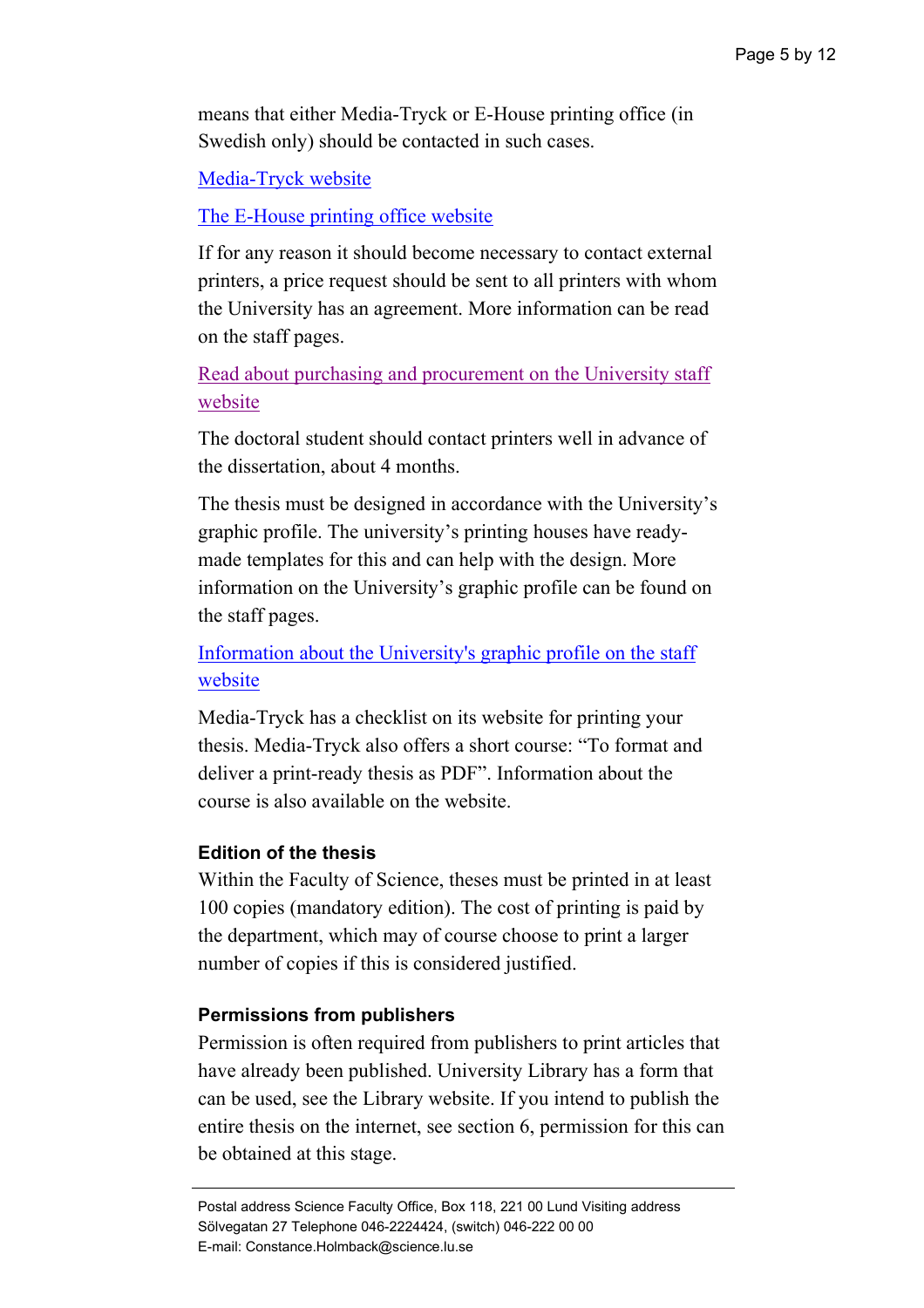## **ISBN number of the thesis**

The thesis must have a unique ID, an ISBN number (International Standard Book Number). This can be ordered from University Library.

## [Read about ISBN number on the University Library website](https://www.ub.lu.se/en/publish/doctoral-theses/isbn-doctoral-thesis?q=publish/registering-and-publishing-in-lup/doctoral-theses/isbn-for-a-doctoral-thesis)

However, PhD students at the Department of Chemistry, the Department of Geology and the Department of Natural Geography and Ecosystem Sciences request their ISBN numbers directly from their respective subject libraries.

The thesis may also have an ISSN number (International Standard Serial Number) if it is part of a series. The number can be found by searching in Lovisa/Libris for the title of the series in which the thesis will be included. The librarian at the appropriate subject library can help with this.

## 5 Distribution of the thesis

Distribution of the thesis must (at the latest) take place when the thesis is submitted to the Science Faculty Office for announcement, at least three weeks and three working days before the public defence. The intention is to facilitate scientific review.

Of the (at least) 100 printed copies:

- 4 copies shall be submitted to University Library
- 2 copies are to be sent to the Science Faculty Office
- the opponent, the members of the grading committee and the chairperson of the dissertation shall each have a copy
- the doctoral student is entitled to at least 50 copies
- a sufficient number shall be made available at the dissertation to allow for a satisfactory review.

In addition, the doctoral student must submit a certain number of copies to his or her subject library. Practices may differ between libraries, so the doctoral student should find out what the rules are at his/her own subject's library.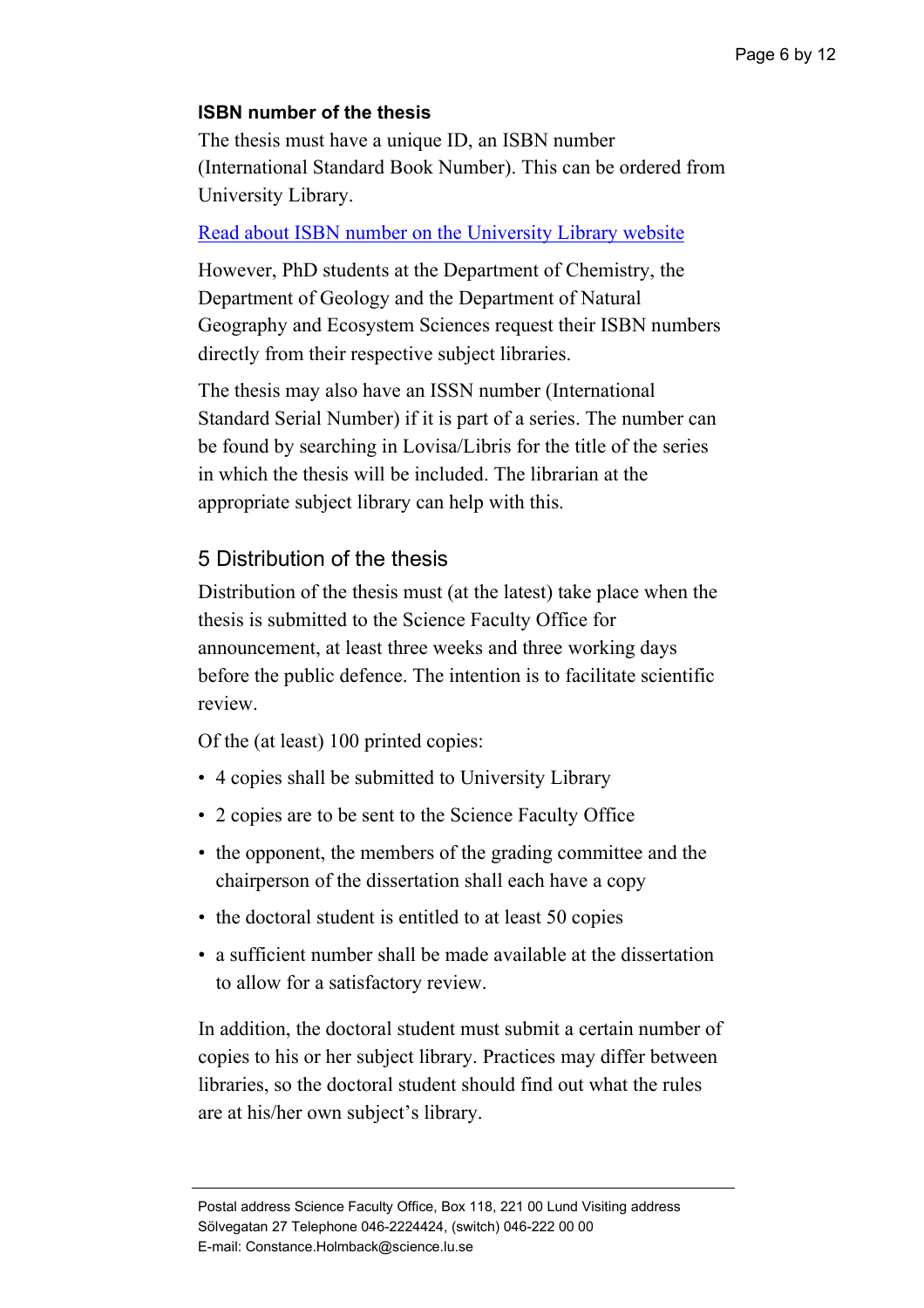For a small fee, Media-Tryck can ensure that the thesis is searchable and can be ordered through bookstores such as Adlibris, Bokus, etc. In this way, interested parties can easily buy copies of the thesis afterwards, even if the original edition is out of print. If you are interested in such a solution, it should be discussed with Media-Tryck at the time of printing.

### **University Library's mandatory copies**

The 4 copies to be submitted to the University Library are intended for lending, archiving, etcetera. in accordance with current rules. Information on how to submit can be found on the University Library website.

## [Read about submission of thesis on the University Library](https://www.lub.lu.se/en/services-and-support/publishing-and-registering/registeringpublishing-lucris-researchers/doctoral-theses/faq-about-registration-procedure?q=services-and-activities/publication/publishing-in-lup/doctoral-thesis/faq-about-the-registration-procedure)  [website.](https://www.lub.lu.se/en/services-and-support/publishing-and-registering/registeringpublishing-lucris-researchers/doctoral-theses/faq-about-registration-procedure?q=services-and-activities/publication/publishing-in-lup/doctoral-thesis/faq-about-the-registration-procedure)

The doctoral student will receive a receipt from the University Library. This receipt must be submitted to the Science Faculty Office together with two copies of the thesis.

## 6 Electronic registration of the thesis

Before the thesis is submitted to the Science Faculty Office for announcement (see section 7), the doctoral student must have registered the thesis electronically in LUCRIS (Lund University Current Research Information System). This is sometimes referred to as "electronic nailing". The registration is done via the LUCRIS website and information on how to register is available in a short manual which you can find on the staff pages.

### [A short guide on electronic registration in LUCRIS](https://www.staff.lu.se/sites/staff.lu.se/files/lucris_short_guide_for_doctoral_and_licentiate_students.pdf)

In LUCRIS only a few fields are marked as mandatory, but this refers only to basic requirements for technical functionality. All applicable fields must be filled in (such as Abstract, Publisher, Relations, Thesis information, etcetera).

In connection with the electronic registration, the doctoral student must upload a PDF file of the thesis. This digital copy of the thesis is for archiving purposes only, which means that only University Library staff, along with the author, have access to it.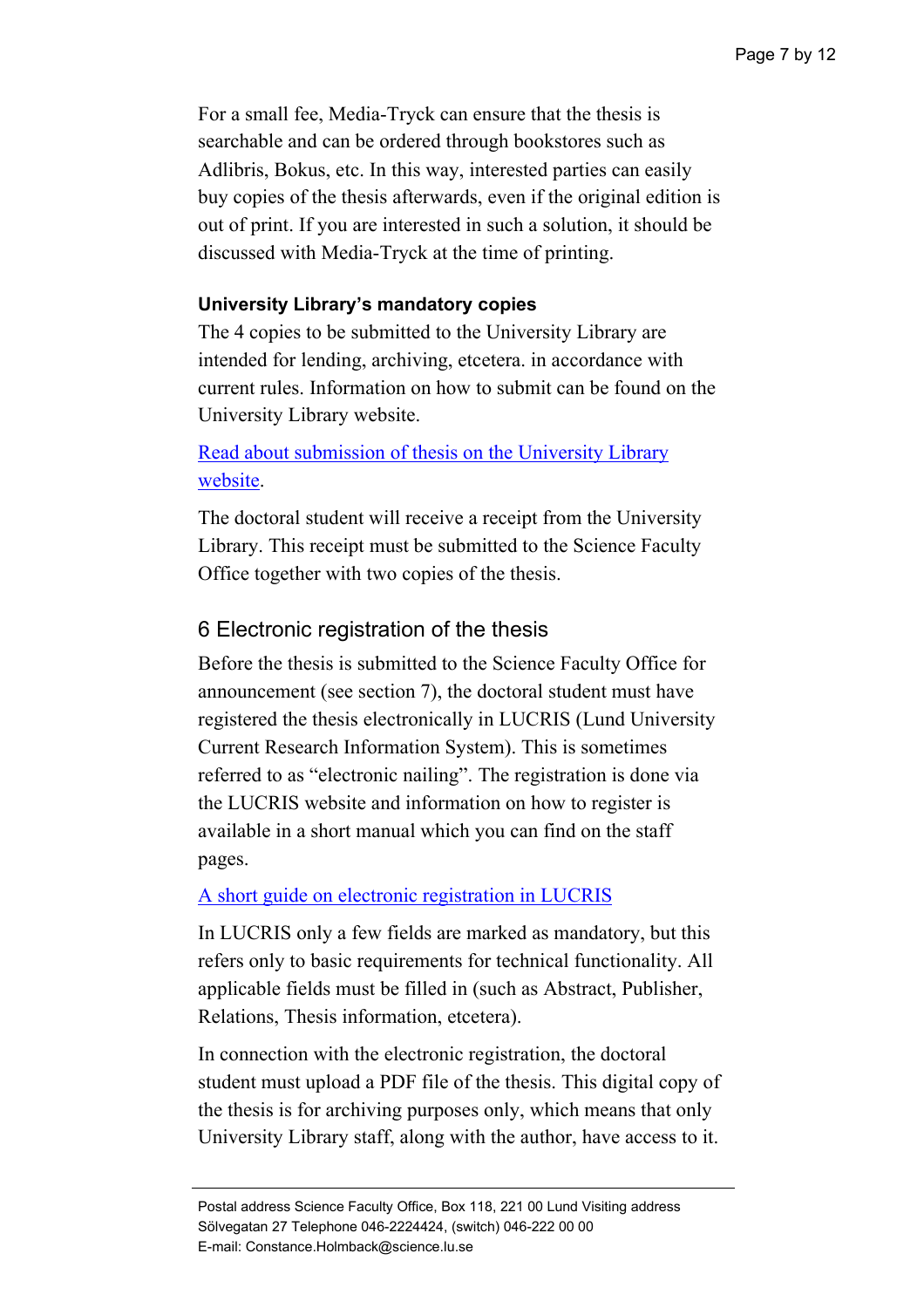This registration therefore does not require any special permission from the publisher. More information is available on the University Library [website.](http://www.ub.lu.se/publicera/registrera-och-publicera-i-lup/avhandlingar/registrera-avhandling)

#### **Publication of the thesis on the Internet** (not mandatory)

The doctoral student can also publish the entire thesis electronically in LUCRIS. This is desirable, but not compulsory, on the part of the faculty. For the uploaded pdf file (see above), a procedure must be followed regarding copyright, see further on the University Library website. If the entire thesis cannot be published digitally, the faculty would like the thesis summary (the "kappa") to be uploaded separately and made available in LUCRIS. This can easily be done in connection with the electronic registration and helps to disseminate the thesis and make the research done at the faculty visible. The thesis summary is an original work to which the author owns the rights, so its publication does not require a special agreement.

## 7 Announcement ("Nailing")

The announcement means that the thesis becomes public and that the Science Faculty Office officially announces that the thesis defence will take place. The thesis must be printed before the nailing. No later than three weeks and three working days before the defence, the doctoral student must submit two copies of the thesis to the Science Faculty Office, together with a receipt from the University Library for the copies submitted (see section 5). It is important that the electronic registration is completed when the doctoral student arrives at the Science Faculty Office and submits the thesis, at least three weeks and three days before the public defence.

The Science Faculty Office reviews and approves the electronic registration and then issues the announcement of the public defence. A notice on the Lund University website is generated based on the electronic registration.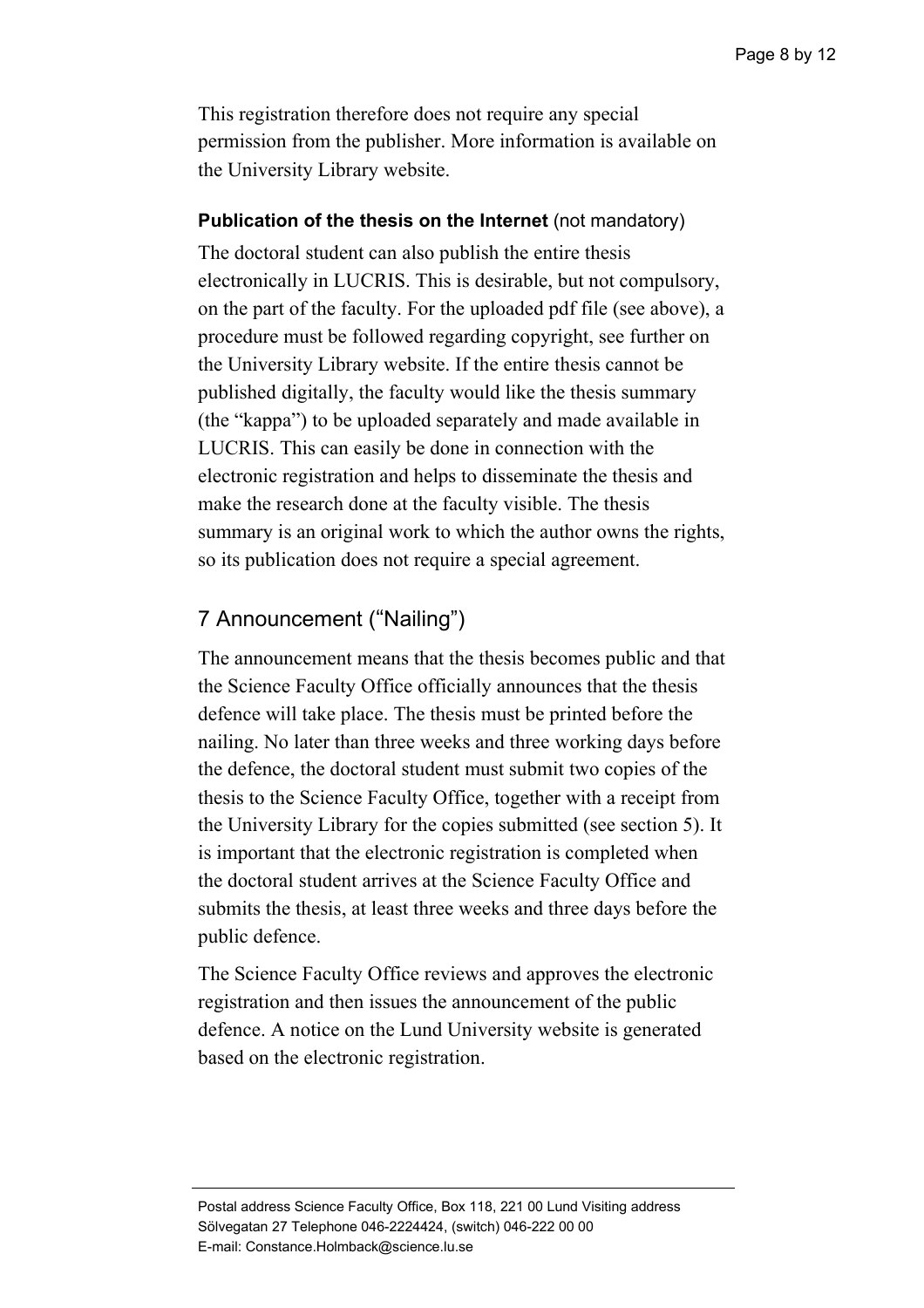## 8 Research information for the wider public

If you want to reach a wider audience with your thesis, this can be discussed with the Science Faculty Office communication group well in advance of the dissertation. For example, it may be decided that a press release is appropriate.

Contact the faculty's press officer by e-mail: [Press@science.lu.se](mailto:Press@science.lu.se)

## 9 The thesis defence

The doctoral student must defend his or her thesis orally at a public defence. The opponent and the grading committee ask the doctoral student questions about the content of the thesis. The audience is also given the opportunity to ask questions.

The grading committee meets immediately after the thesis defence and decides whether or not to approve the dissertation. After the defence, the original minutes of the grading committee's meeting are sent to Science Faculty Office.

[Download a template for the grading committee's minutes on the](https://www.science.lu.se/sites/science.lu.se.internal/files/mall_betygsnamnd_fu.pdf)  [Faculty of Science website \(Pdf, 81,3 kB\).](https://www.science.lu.se/sites/science.lu.se.internal/files/mall_betygsnamnd_fu.pdf)

## 10 Examination

When all the modules for the doctoral degree have been completed, the doctoral student applies for a degree certificate. Before doing so, it is recommended to check the courses and their designation in Ladok. The department's Ladok administrator can help with this. Since the degree certificate has text in both Swedish and English, it is important that the courses taken in Swedish with a Swedish designation are registered with an English translation in Ladok. If they are not registered in English as well, the degree certificate will say "No English translation available". The Ladok administrator can enter the course designations in English in case something is missing. The application for a degree certificate is made on a special form that can be downloaded from the Degree Office's website.

[Read about application for a degree certificate on the Degree](https://www.lunduniversity.lu.se/current-students/academic-matters-and-support/apply-your-degree-certificate)  [Office's website.](https://www.lunduniversity.lu.se/current-students/academic-matters-and-support/apply-your-degree-certificate)

Postal address Science Faculty Office, Box 118, 221 00 Lund Visiting address Sölvegatan 27 Telephone 046-2224424, (switch) 046-222 00 00 E-mail: Constance.Holmback@science.lu.se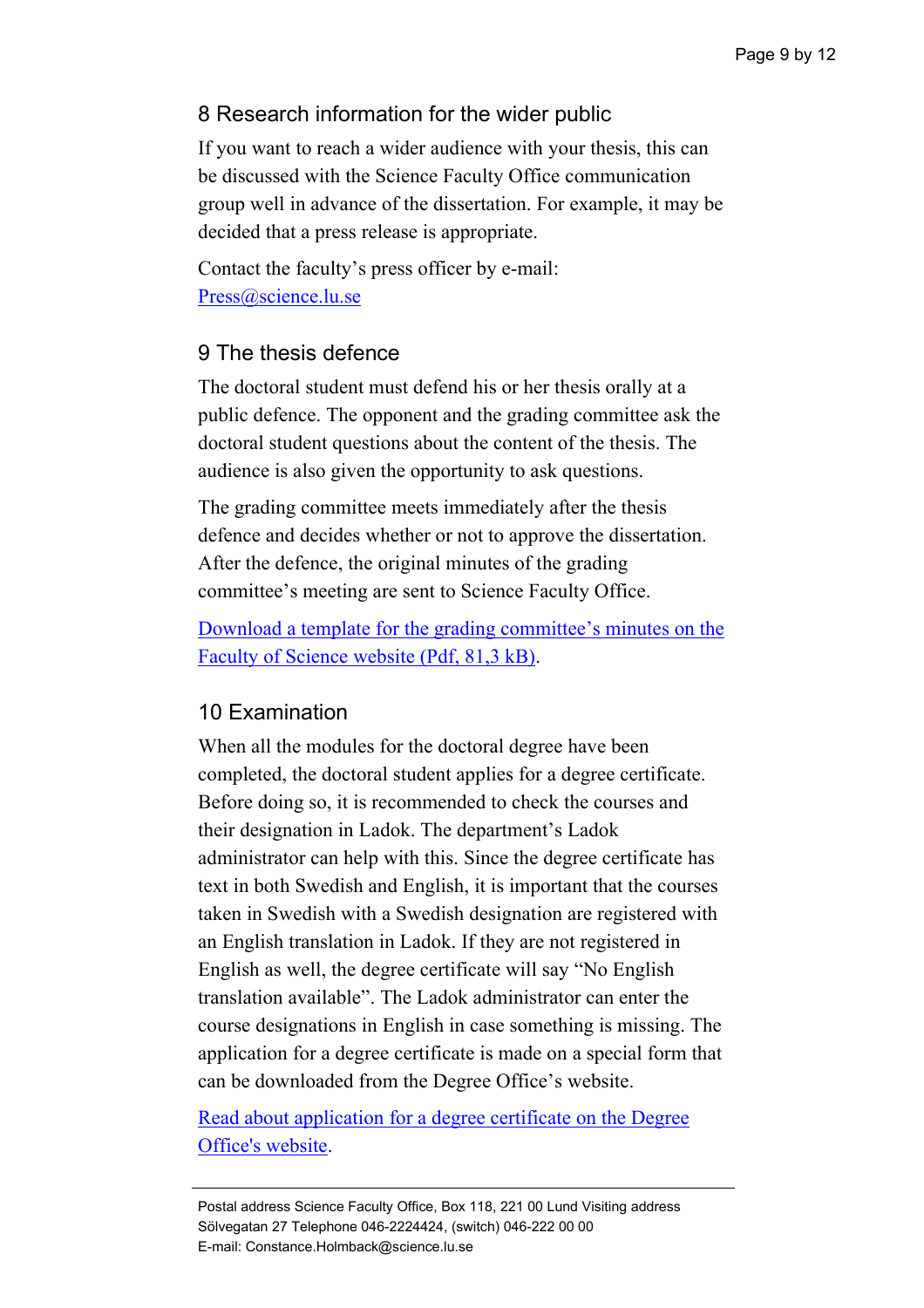Doctoral students in the Faculty of Science receive a doctorate of philosophy. If the doctoral student has a civil engineering degree as a basis for eligibility, a doctorate of technology may be awarded. That should then be stated in the application for the degree.

Please note that the degree designation is not linked to the insignia of the doctoral degree. Doctors from the Faculty of Science receive a laurel wreath, regardless of whether they have been awarded a doctorate in philosophy or technology. Only doctors graduated at Faculty of Engineering (LTH) are entitled to wear the ring and hat badge of the Faculty of Technology.

Note that it is important for both the doctoral student and the university that the degree certificate is issued. In many contexts, the faculty needs to account for the number of PhDs trained and this data will be flawed if the degree is not awarded at the end of the programme.

Examination Department, pick-up point 13, e-mail:  $examen@stu.lu.se,$  or telephone: 046-222 01 00.

## 11 Costs

It is the responsibility of the department to cover the costs of the thesis and of the opponent and the grading committee. The fee for the opponent is 7 000 SEK. Payment of the opponent's fee and travel expenses etc. for the opponent and the grading committee is handled by the department.

## 12 Address to the Science Faculty Office

Science Faculty Office Lund University, Box 118, 221 00 LUND Service point 39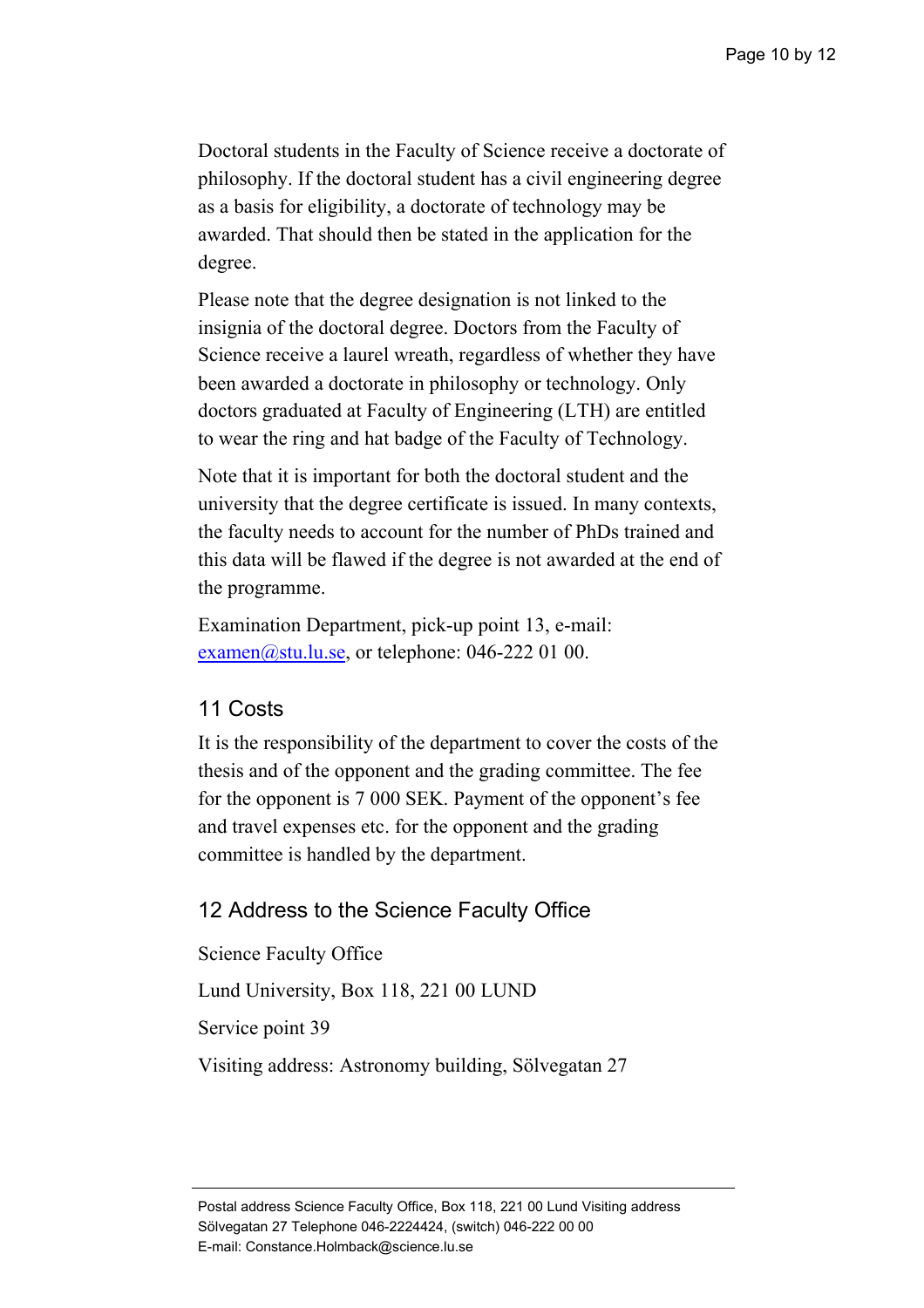## 13 Quick guide

Here is a guide to what to do before the dissertation. The department/division and the doctoral student should of course consult on what should be done and by whom.

## **Follow this order in preparation for the defence:**

### *At least 6 months before*

### **To do for the department**

• Contact the opponent and grading committee members.

## **To do for the doctoral student**

• Check with the department if there are additional instructions for the dissertation.

## *At least 4 months before*

### **To do for the doctoral student**

- Book a time for a public defence in the online database (see section 2 of the instructions)
- Book a venue for the public defence (see section 2 of the instructions)
- Request permission from publishers (see section 4 of the instructions)
- Book printing time (see section 4 of the instructions)

### *At least 2 months before*

### **To do for the department**

• The department representative in consultation with the supervisor prepares the application for the public defence in the defence booking system and submits a signed application to the Science faculty Office (see section 3 of the instructions)

### **To do for the Science Faculty Office**

Decision on whether the public defence will take place. The decision is sent to all concerned (see section 3 of the instructions)